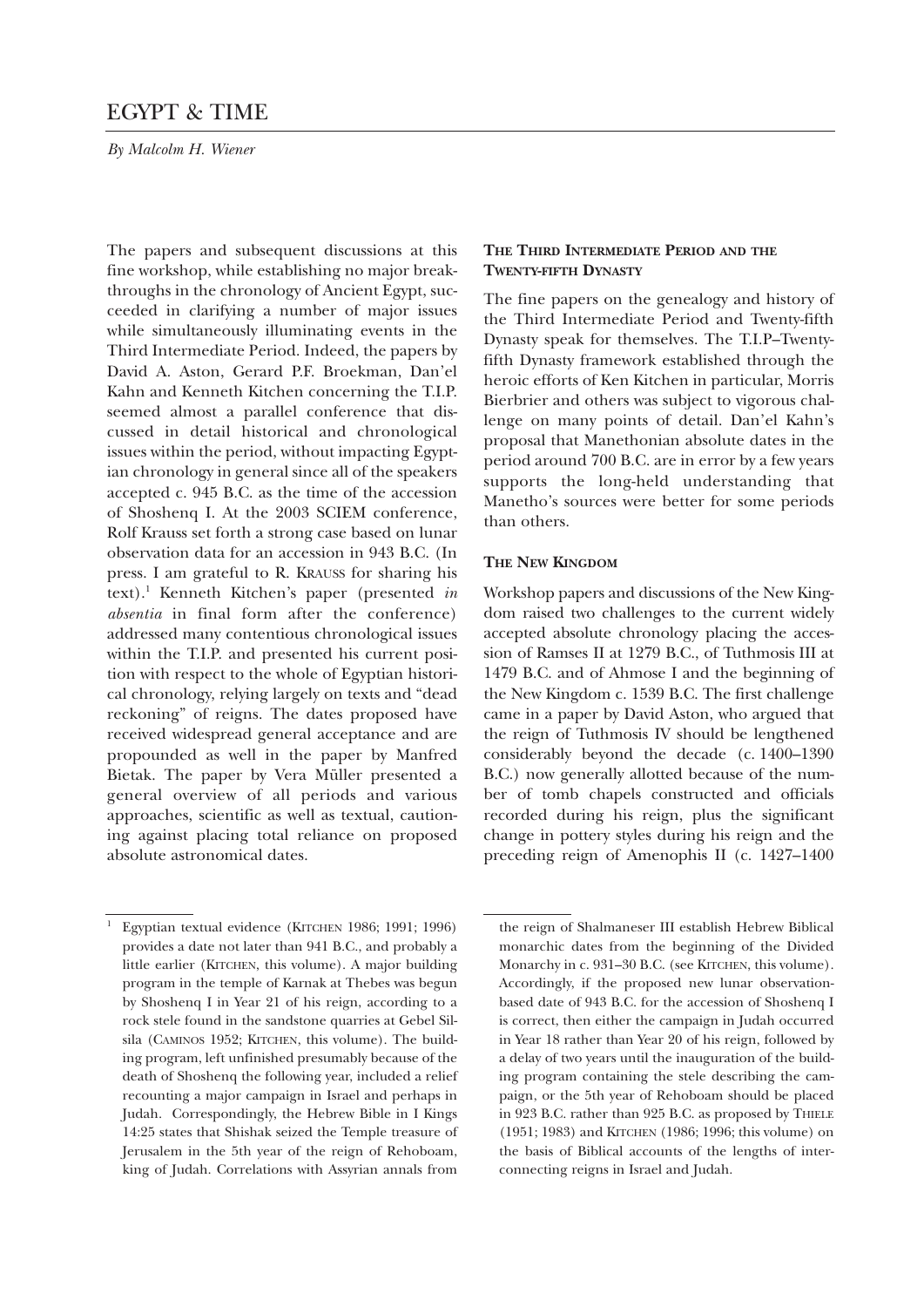B.C. on the generally accepted chronology). In the discussion following David Aston's paper, I commented that periods of prosperity uninterrupted by war, drought or plague in a land as wealthy as Egypt could have witnessed much building activity and expansion in administration, and that the rate of change in pottery in all societies is irregular and dependent on many factors, including foreign influences, tastes of rulers and users or consumers *versus* the extent to which certain shapes and patterns of decoration came to denote the contents of containers, *i.e.*, as trademarks, thus tending toward stability. The length of the reign of Tuthmosis IV has been the subject of considerable past discussion. Thirty years ago, E. Wente and C. Van Siclen published an important article arguing for a 34 year reign for Tuthmosis IV and a high Egyptian chronology placing the reign of Tuthmosis IV between 1419 and 1386 B.C. and the accession of Tuthmosis III in 1504 rather than 1479 B.C. (WENTE and VAN SICLEN 1976). In 1991 B. Bryan, in the expanded version of her 1980 dissertation on the reign of Tuthmosis IV, argued that while there was abundant evidence for Tuthmosis IV through his 8th year, there was none thereafter, adding that a brief reign was supported by astronomical evidence and the Manetho Kinglist. Bryan concluded that the reign of Tuthmosis IV was unlikely to have gone beyond 12 years at the most. E. Wente then graciously stated that he accepted Bryan's position (pers. comm., for which I am most grateful). A brief reign for Tuthmosis IV is also favored by K.A. Kitchen. Rolf Krauss believes that astronomical sightings in the 23rd and 24th years of Tuthmosis III firmly fix the year of his accession at 1479 B.C. (forthcoming) and hence require a brief reign for Tuthmosis IV. Further astronomical evidence is available in the form of a lunar observation in Year 52 of Ramses II, consistent only with an accession date of 1279 B.C. within the period required both by Near Eastern correlations and by "dead reckoning" via the addition of the regnal years of subsequent rulers (KRAUSS forthcoming and this volume). Furthermore, Karl Jansen-Winkeln argued in his paper that on the basis of genealogical data regarding average life spans even a date of 1279 B.C. appeared to be earlier than might be anticipated and that accordingly a 25-year increase to the higher lunar cycle date seemed contraindicated. It will be interesting, therefore, to see whether David Aston's contribution to this workshop will change the *communis opinio*.

The second challenge to the now standard chronology of the New Kingdom went to the heart of the issues raised at this workshop. Franz Weninger, Peter Steier and Walter Kutschera in their paper presented radiocarbon dates of seeds collected at Tell el-Dab<sup>c</sup>a from early New Kingdom, Second Intermediate Period and Middle Kingdom strata. At Tell el-Dab<sup>c</sup>a two determinations from the C/2 stratum of the post-Hatshepsut Tuthmosis III period gave central dates of 1620 B.C. and earlier, far too early on textual, archaeological and astronomical grounds (BIETAK, this volume). Moreover, the radiocarbon determinations showed very poor agreement between the originally calibrated and the quasi-Bayesian-sequenced time range in radiocarbon terms (see below). There is an old saying in radiocarbon dating that "one date is no date," reflecting the uncertainty inherent in any single 14C determination. Here perhaps one may say the same of two dates, when they are of this nature. The 14C dates obtained from seeds from the early New Kingdom strata are also far earlier than the dates established through the study of texts and astronomical observations. The absolute dates for these strata and for the New Kingdom in general cannot move very much from those stated above, not only for the reasons previously stated but also because of the correlations with the chronology of the ancient Near East fixed via the correspondence of Amenophis III and Akhenaten with Near Eastern rulers whose dates are known to within about a decade. Confirmation of the firm foundation of Near Eastern chronology was provided recently by the discovery at Assur of correspondence between the twelfthcentury B.C. rulers Ninurta-apil-Ekur of Assur and Meli-Shipak of Babylon (FRAHM n.d.), thus confirming the overlap of these reigns as required by the independent chronologies of Assur and Babylon set forth over 30 years ago by J. BRINKMAN (1972, 272–273; 1976, 31–33; 1977).

The work of Brinkman (which of course utilized the records contained in the vast number of fired clay tablets produced in the Near East) took the chronologies of Assyria back to around 1430 B.C. with a possible error range of about a decade. The recent extensive reworking of the evidence by H. GASCHE (2003) has reaffirmed Brinkman's conclusions back to the last quarter of the fifteenth century B.C. with only minor variation; for example BRINKMAN (1977) placed the reign of Enlil-nasir II in c. 1430–25 B.C., whereas GASCHE (2003, 210 n. 17) gives regnal dates of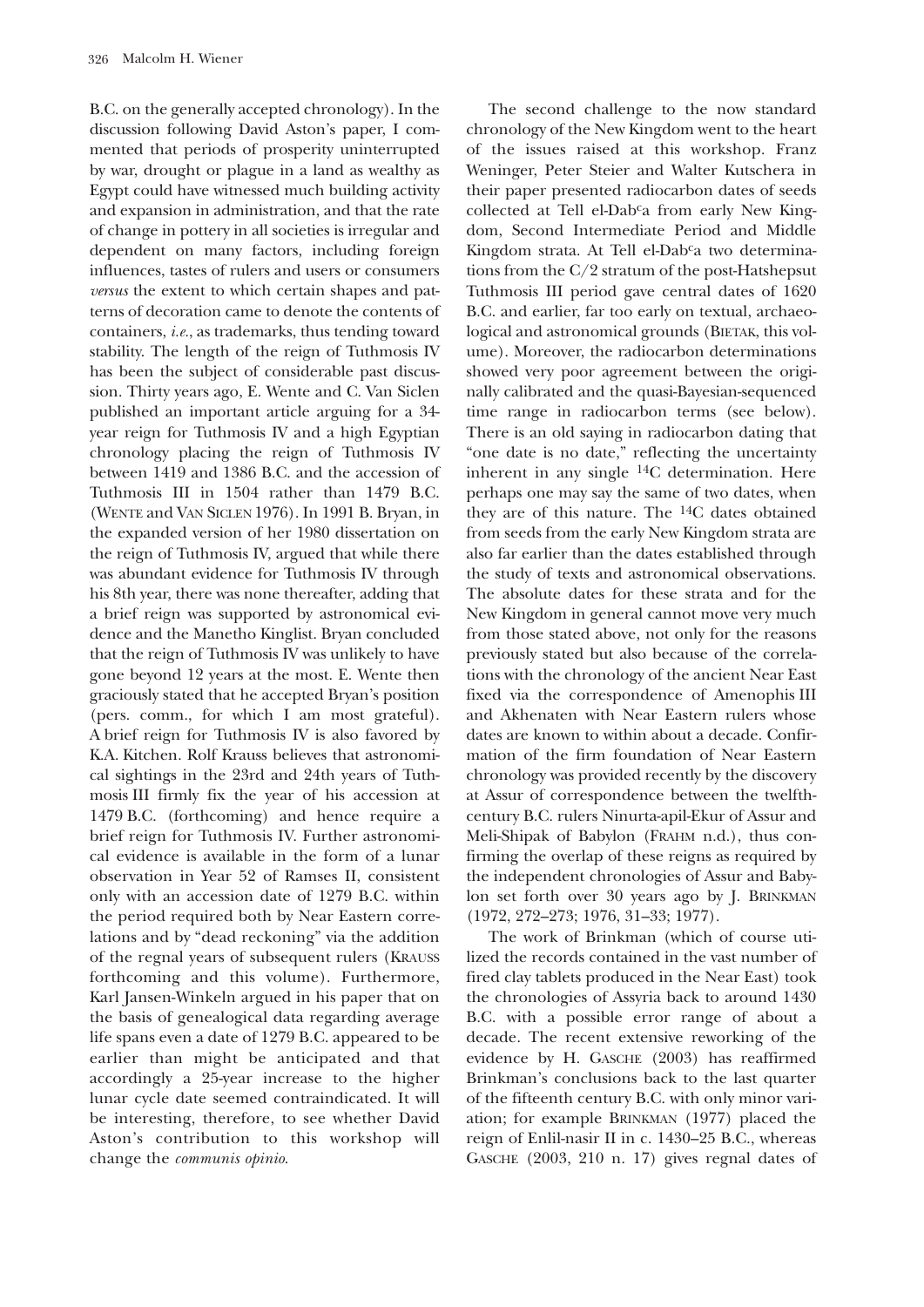1422–17 B.C. Further discussion of the 14C measurements from New Kingdom strata is contained in the concluding section of this summary dealing with radiocarbon dating problems in general.

### **THE SECOND INTERMEDIATE PERIOD**

Apart from radiocarbon dates from the relevant strata, discussions of the Second Intermediate Period are provided by Kim Ryholt and Chris Bennett. Both stress the high degree of chronological uncertainty which prevails. Ryholt's paper reports that the damaged figure in the Hyksos summation in the Turin Kinglist is in fact more compatible with the reading "140 years" than "108 years," although the latter cannot be entirely ruled out. Ryholt further notes that it would be unwise in any event to place much confidence in the Turin Kinglist for the obscure Fifteenth Dynasty, considering that for the better-documented Twelfth Dynasty the Kinglist is hard to reconcile with the contemporary sources of information (RYHOLT 2004 and pers. comm. of 5 January 2006). Bennett's paper notes that the surviving portions of the Turin Kinglist covering the late Second Intermediate Period are particularly difficult to reconcile with the Manethonian tradition. The Turin Kinglist, contained on about 300 fragments of papyrus now housed in the Turin Museum, provides what was intended as a complete list of Egyptian kings since the creation beginning with gods and semidivine mythic figures. In its scope and intention, the list is a unique document from the Pharaonic period. The list is written on the reverse of a discarded tax register of the thirteenth century B.C., but whether the list was written in the same century or later is unclear (RYHOLT 2004).

Would adding 32 years to the Hyksos in accordance with Ryholt's tentative suggestion raise dates overall or merely reduce the duration of the Fourteenth Dynasty accordingly? Ryholt believes that the Fourteenth Dynasty at Avaris in the Nile Delta begins very soon after the end of the Twelfth Dynasty in Thebes, whereas Manfred Bietak thinks that the Fourteenth Dynasty in the Delta did not begin until the latter part of the Thirteenth Dynasty located in Memphis. Critical evidence strongly favoring the Bietak position is provided by studies of pottery typology and, in particular, scarabs (ALLEN, ALLEN and BEN-TOR 1999). Bietak notes among other arguments that major occupation of the Uronarti fort in Nubia during the Thirteenth Dynasty is established by the pottery and by scarabs with close Hyksos parallels, contrary to Ryholt's view that the occupation belongs in the Fourteenth Dynasty.

The duration of the Hyksos period is of interest for Aegean chronology, for interconnections generally, and (at the margin) for the compatibility of 14C determinations with archaeological evidence. As for the Aegean, an alabaster lid with the cartouche of the Hyksos ruler Khyan was found by Sir Arthur Evans at the Palace of Minos at Knossos. Kim Ryholt's work strongly supports the position that Khyan was the fourth of the Hyksos rulers, and not the first, as the late Olga Tufnell thought (TUFNELL 1984). Evans believed the alabaster lid came from a secure Middle Minoan IIIA context at Knossos (EVANS 1921). Colin Macdonald has suggested in a recent article that the context could be MM IIIB rather than IIIA (MACDONALD 2003, 40), whereas Peter Warren believes Evans' case for a IIIA context remains convincing (pers. comm. of 4 February 2005). The Aegean Long Chronology, supported by Sturt Manning and others, requires that Khyan rule during LM IB (accepting that he is the fourth Hyksos and not the first, which would make the discrepancy far worse still). In this case both Evans' description of the findspot and Macdonald's reinterpretation must be completely wrong and/or the lid must have migrated downward as a result of some now unrecognizable LM II rebuilding in the area in which it was found. The Khyan lid is one of countless archaeological contexts (if one considers all of the relevant Cypriot pottery) which would have to move by roughly a century to accommodate a seventeenth-century date for the eruption of Thera as proposed by some (though disputed by others) on the basis of radiocarbon determinations (*pro:* MANNING 1999; BRONK RAMSEY, MAN-NING and GALIMBERTI 2004; *contra:* WIENER 2003). Raising the date of Khyan even by a generation (made possible if one assumes that most of Ryholt's 32-year addition comes in the last three Hyksos reigns) would do little to resolve this difference. Similarly, the extension of the Hyksos period *in toto* by about 32 years would affect only slightly the absolute dates of the various strata at Dab<sup>c</sup>a and of the Cypriot pottery they contained, or the dating of Canaanite sites on the basis of interconnections with Dab<sup>c</sup>a (BIETAK 2003; BIETAK, KOPETZKY and STAGER forthcoming. Of course there would be no effect on the dating of Late Bronze Age Cypriot pottery styles including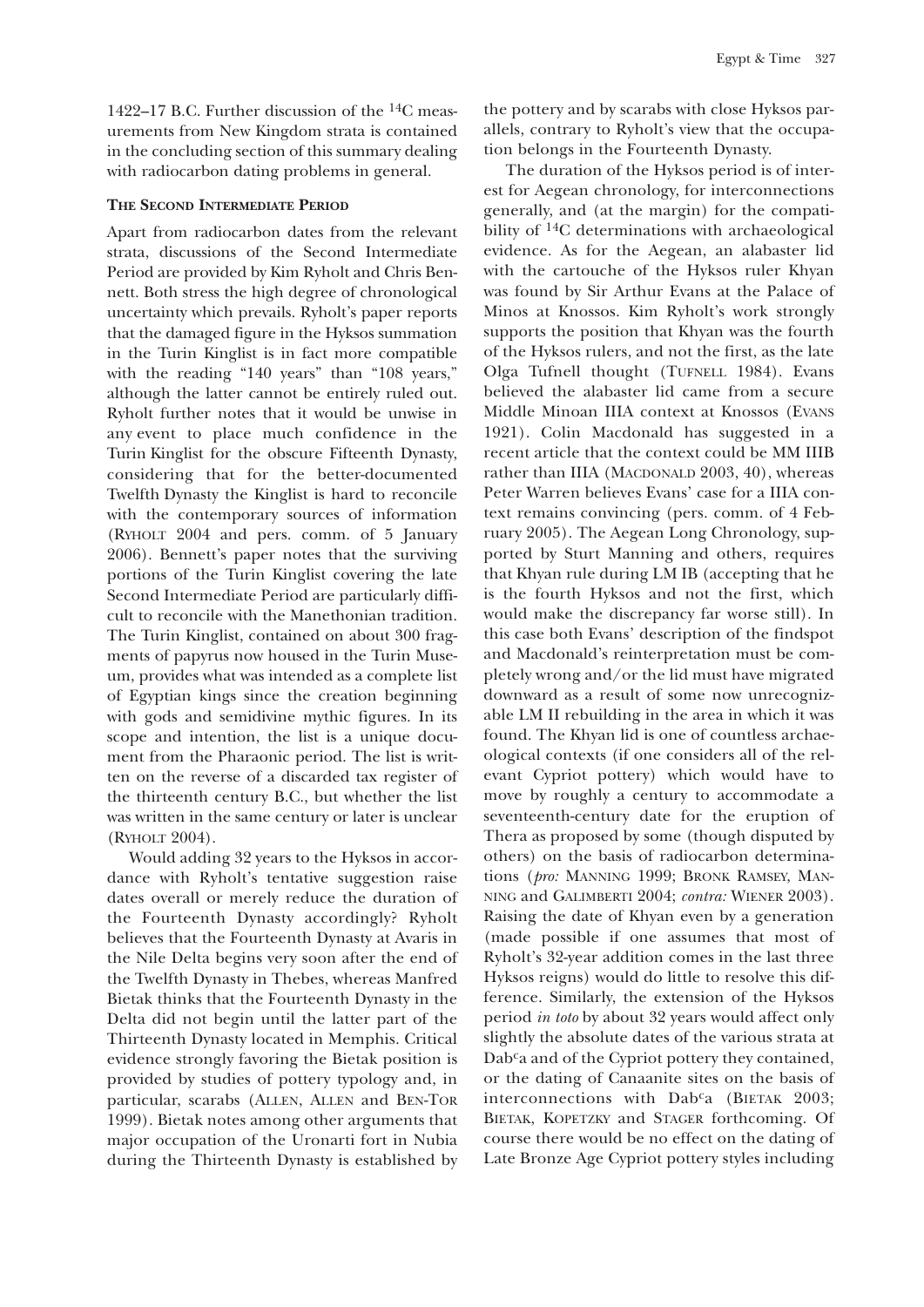White Slip I, a piece of which was found in the Volcanic Destruction Level at Thera).

The paper by Chris Bennett presents a probing analysis of the textual evidence for the Second Intermediate Period, to which is added critical evidence gathered from genealogy and prosopography. Bennett has been able to construct a network of family trees centered on the governors of El-Kab that spans the period from the mid-Thirteenth to the early Eighteenth Dynasty and includes synchronisms with several kings in this period. Bennett reports that the evidence so obtained "suggests that the Theban state broke away from the 13th dynasty a few decades before the end of that dynasty, and that the Theban dynasty lasted some decades longer than is usually supposed" (BENNETT 2005). Bennett has also explored the implications of a proposed Sothic (rising of Sirius) date for anchoring Dynasty Sixteen and Seventeen, which he considers a single dynasty (BENNETT 2002). The date comes from an unusual and surprising source and location – a rock graffito from Djebel Tjauti (DARNELL and DARNELL 2002, 49–52). Kim Ryholt, however, in his paper to this workshop presented a detailed argument that the graffito did not record a Sothic date at all. Skepticism has also been expressed in this regard by James Allen of the Metropolitan Museum (forthcoming), although no one has yet proposed an alternative reading for the graffito. Sothic date aside, Bennett's conclusions concerning the succession of governors at El-Kab, which require a minimum distance of about ten generations between Sebekhotep IV to Hatshepsut, argue against lowering the dates of the preceding Middle Kingdom, a subject to which we now turn.

# **THE MIDDLE KINGDOM, FIRST INTERMEDIATE PERIOD AND OLD KINGDOM**

The absolute chronology of the Middle Kingdom and hence earlier periods depends largely on Egyptian Sothic and lunar observations and our understanding of them. Written records play an important role within each period. Interconnections with the Near East may provide additional information via connections to cedar- and juniper-based dendrochronology and to increasing numbers of high-precision Near Eastern radiocarbon dates as described by Ezra Marcus in his paper to this workshop.

With respect to Middle Kingdom astronomical dating, this workshop saw the continuation of an ongoing, long-standing debate. The paper by Rolf

Krauss refined his lunar-based argument for a low chronology which would place Year 7 of Senwosret III in 1831–30 B.C., consistent with his dating of the Illahun Papyrus Sothic observation, which Krauss believes was recorded at Elephantine in Upper Egypt rather than at Memphis/Illahun as is commonly held, or at Thebes. The fundamental analysis of Parker in 1950 proposed 1872 B.C. for Year 7 of Senwosret III, with subsequent adjustment to 1866 B.C. by LUFT (1992, 114 n. 46) and VON BECKERATH (1997, 45, 132–134). Parker placed the reign of Senwosret III between 1878 and 1843 B.C.; von Beckerath and Kitchen prefer 1872–53/52 B.C. while Luft favors 1873–54 B.C. (VON BECKERATH 1997; KITCHEN 2000). Krauss' reading of the astronomical evidence, on the other hand, leads to proposed regnal dates of 1837–19 B.C. (KRAUSS forthcoming). The Turin Canon, compiled more than 500 years later, gives thirty-plus years. Luft believes the astronomical evidence for a shortened 19-year reign of Senwosret III is controlling (LUFT 1992, 114 n. 46; 2003, 202). LUFT in 1992 also cited W.K. SIMPSON (1984) who argued for shortening the reign of Senwosret III because of the then lack of epigraphical evidence after Year 19, but in the same year FELIX ARNOLD (1992) published a control note from a limestone building block inside the king's pyramid at Dahshur which recorded a Year 30 (see also DIETER ARNOLD 2002, 59) and in 1996 J. Wegner published control notes on building blocks from the mortuary temple of Senwosret III that continue up to Year 39. Reconciling the foregoing evidence with Illahun Papyrus Berlin 10055 (KAPLONY-HECKEL 1971), where a "Year 19" is followed with a "Year 1" in the same hand, requires a co-regency of Senwosret III and his successor Amenemhat III of 20 years. (I am most grateful to Dorothea Arnold for reminding me of the history and commentary concerning the control notes and the Illahun Papyrus.)

In contrast to Krauss' paper, Ulrich Luft strongly defends a high Middle Kingdom chronology on astronomical grounds, arguing for the correctness of both the Sothic date for the reign of Senwosret III and the Illahun lunar observations as set forth by Parker (while also contending for a 19-year reign for Senwosret III on the basis of astronomy, as noted above). Andrew Shortland, Christopher Bronk Ramsey and Thomas Higham's paper also contends that the Illahun observations and the generally accepted understanding of them seem well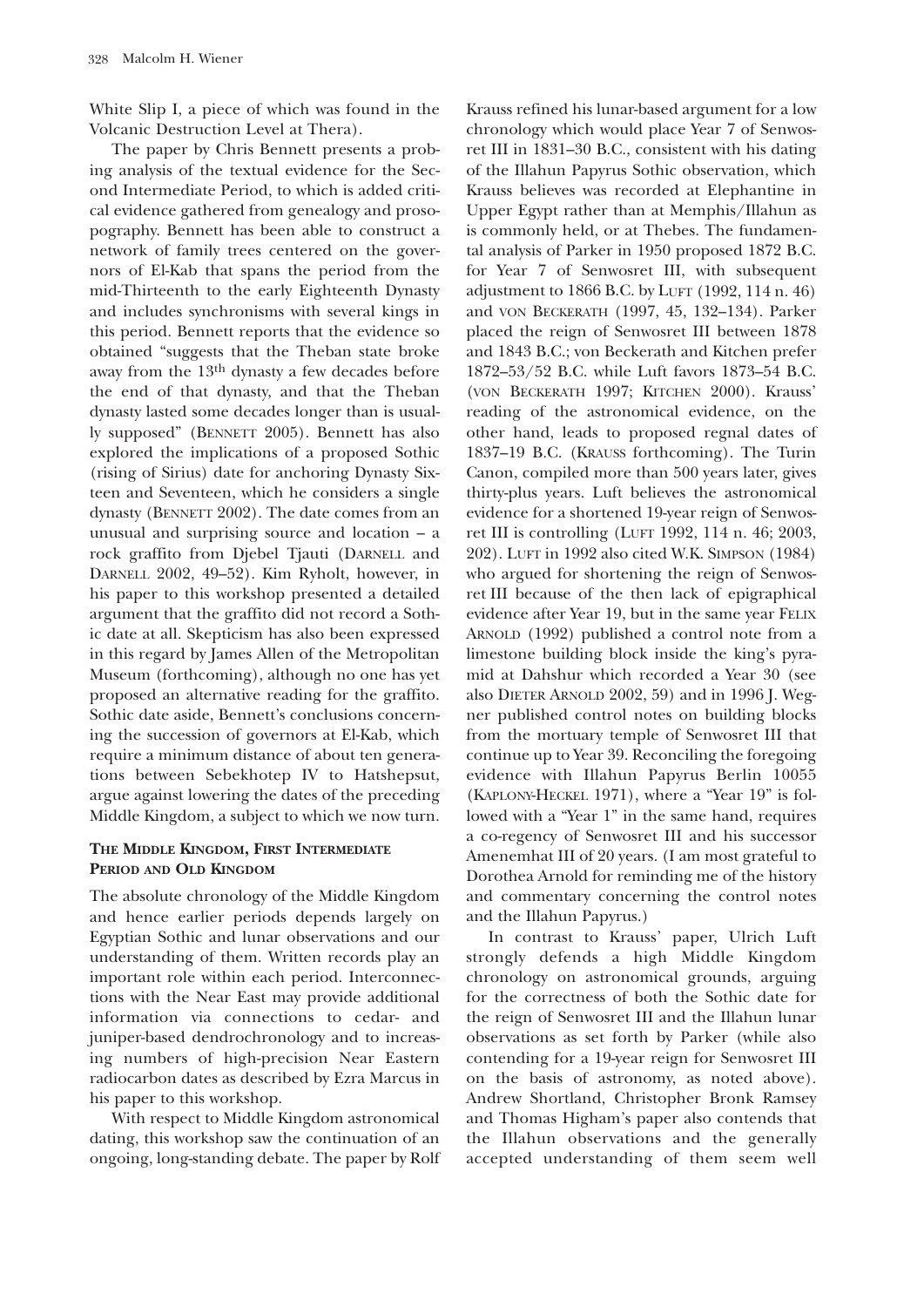based. Krauss' lunar calculations would result in an end date for the Twelfth Dynasty and the Middle Kingdom in 1760–59 B.C., compared to high chronology dates of 1786 B.C. (PARKER 1950, 63–69), 1794/3 B.C. (VON BECKERATH 1997), 1795 B.C. (KITCHEN 2000, 46–47, 49), 1796 B.C. (LUFT 1992, 114 n. 46), and 1803 B.C. (RYHOLT 1997, 184–197). Bennett's conclusions concerning the Second Intermediate Period mandate a high Middle Kingdom chronology as well (BENNET 2002), and Ryholt's paper points in the same direction in reemphasizing his prior support for the high Middle Kingdom chronology. Apart from the papers at this workshop, Fabian Boudville (The Egyptologists' Electronic Forum: eef@lists.yale.edu, 29 March 2005) has argued that Krauss' date of 1760/59 B.C. for the end of the Middle Kingdom would shorten the Thirteenth Dynasty unreasonably by allowing an average reign of only 2.4 years for the many shortlived but well-attested kings and that an Elephantine locus for the Sothic sightings adopted by Krauss is much less likely than a Thebes or Memphis observation point, either of which would yield a higher date. Gary Greenberg has also supported the standard Middle Kingdom high chronology, with the Twelfth Dynasty beginning in 1991 and ending in 1786 B.C. (GREENBERG 2002; 2003–2004, 53. Substituting an Illahun papyrus date of 1866 for 1872 B.C. brings the inception date of the Twelfth Dynasty down to 1985 B.C.). Shortening the reign of Senwosret II to nine years as suggested by the lack of evidence to date for any year beyond Year 8 would result in a beginning year of 1981 B.C., while the Greenberg ending date of 1786 B.C. assumes a 39-year reign for Senwosret III with only a three-year coregency (GREENBERG 2003–2004, 37–40. So brief a co-regency is difficult to reconcile, however, with the other evidence cited). A further indication that the Thirteenth Dynasty covers a substantial period of time rather than the brief period suggested by Krauss is provided by the extended stratified sequence from the Metropolitan Museum excavations at Dahshur conducted by Dieter and Dorothea Arnold (DOROTHEA ARNOLD 1982; pers. comm. of 8 February 1996 from Dorothea Arnold, for which I am most grateful). Manfred Bietak notes that a long time span for the Thirteenth plus Fourteenth Dynasties is further suggested by the stratigraphy at Tell el-Dab<sup>c</sup>a, where strata  $G/4$ ,  $G/1-3$ , F, E/3 and early  $E/2$  fall in this period (I am most grateful to Manfred Bietak for this observation and for other comments on this section of my paper as well). In sum, the weight of scholarly opinion from various directions is heavily against Krauss' low Middle Kingdom chronology.

The radiocarbon dates reported by Weninger, Steier and Kutschera at this workshop, would imply a higher chronology still, since their analysis of the seed measurements from Thirteenth Dynasty strata at Dab<sup>c</sup>a produced dates similar to the majority view astronomical dates for the Twelfth Dynasty. Questions posed by the Dab<sup>c</sup>a 14C determinations are considered in the final section of this summary.

With regard to the First Intermediate Period and the Old Kingdom, various radiocarbon determinations have sometimes yielded dates higher than traditional chronologies, as noted in the paper by Hendrik Bruins (see also BRUINS and MOOK 1989, 1025; BRUINS 2001, 1150–1153; VAN DER PLICHT and BRUINS 2001, taking account as well of Near Eastern radiocarbon dates and Egyptian interconnections). Here, however, traditional Egyptological chronologies clearly lack precision, and indeed appear more fluid than is often acknowledged, with the F.I.P. and the Sixth Dynasty presenting particular difficulties. Adding together the estimated reign lengths of known rulers leaves open the possibility of additional rulers or periods of interregnum. The Turin papyrus is incomplete in the section covering the First Intermediate Period and the Manethonian report of "70 rulers in 70 days" can hardly be taken literally; rather it suggests that 70 names had been recorded with no way of knowing whether some or all were local rulers who overlapped. Analyses of charcoal used in Old Kingdom pyramid construction (HAAS *et al.* 1987; BONANI *et al.* 2001; NAKHLA *et al.* 1999) produced some radiocarbon determinations with dates centuries earlier than conventional dates, but the presence of old wood is suspected. The Andrew Shortland *et al.* paper noted that the 14C measurements in question produced both dates that were consistent with the standard chronology and dates hundreds of years older perhaps representing old carbon, and contended that the two sets of dates should not have been averaged. (For additional Old Kingdom radiocarbon dates, see MANNING 2006) L. DEPUYDT (2000) has analyzed a papyrus from the Abusir mortuary temple of the Fifth Dynasty king Neferefre as containing a Sothic date which would place his reign more than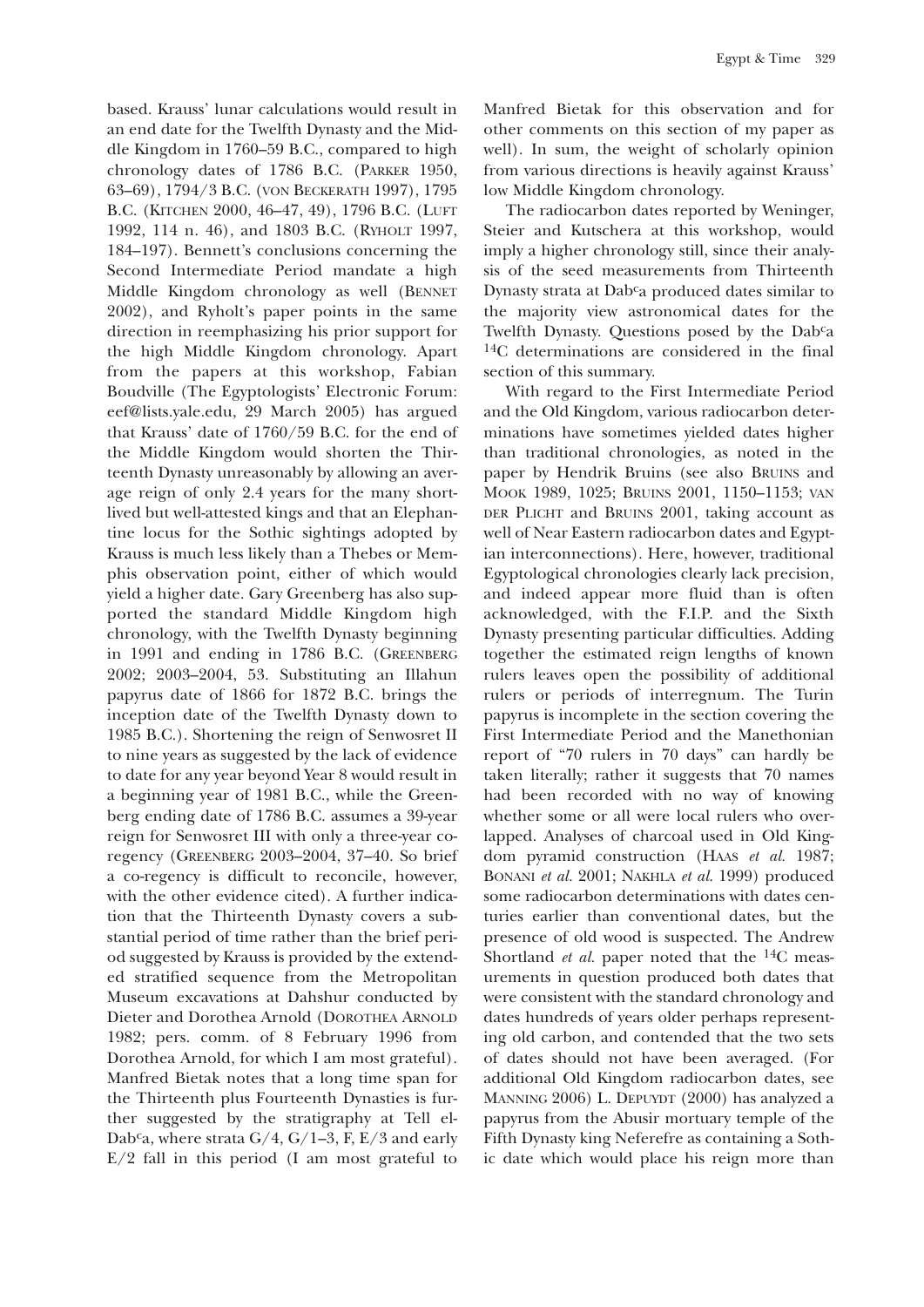

Fig. 1 Comparison of Tell el-Dab<sup>c</sup>a phases to the chronologies of Ashkelon, Tell el-<sup>c</sup>Ajjul, Cyprus and the Levant,<br>including a reference to the 1645 ±7 Greenland ice-core signal (after BIETAK 2003, fig. 1) Fig. 1 Comparison of Tell el-Dabca phases to the chronologies of Ashkelon, Tell el-cAjjul, Cyprus and the Levant, including a reference to the 1645 ±7 Greenland ice-core signal (after BIETAK 2003, fig. 1)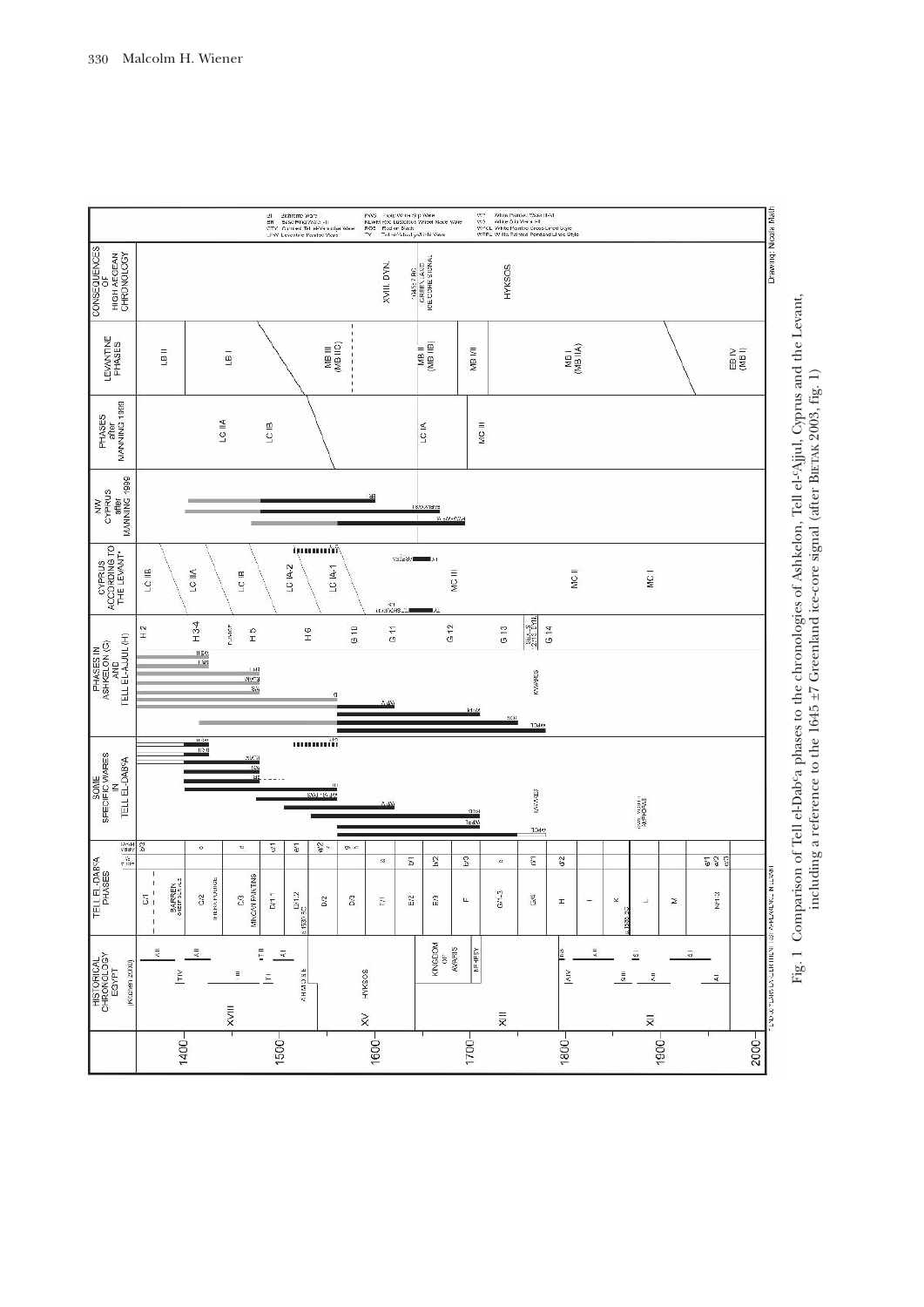half a century earlier than conventional dating (KITCHEN 2000, 47–48). Some adjustment of traditional dates for the First Intermediate Period and the Old Kingdom is clearly possible. (Vera Müller's paper entitled "How Fixed is Egyptian Historical Chronology Really?" provides a general overview of this question and many of the problems considered by the workshop.)

### **THE CHALLENGE OF BAYESIAN-FILTERED RADIOCARBON DATES**

A leitmotif of this workshop has been the challenge posed to traditional Egyptological dating by the presentation of radiocarbon dates from Tell el-Dab<sup>c</sup>a in the Nile Delta said to be generally 100–150 years older than the dates previously assigned to the contexts in which the dated shortlived samples were found. Fig. 1 (BIETAK 2003) presents the Tell el-Dabca archaeological data in detail, together with interconnected archaeological data of chronological significance from Canaan, the Levant, Cyprus and the Aegean. Fig. 2 sets forth the radiocarbon determinations available as of the date of the workshop (I am greatly indebted to Walter Kutschera for allowing me to present his preliminary data here. Additional measurements and analysis will be presented at the 19th International Radiocarbon Conference at Oxford [2006].) In a comment from the floor, Peter Stadler reported that the radiocarbon samples from Miletus on the coast of Anatolia that he was measuring also gave some dates about 100 years too early in comparison with the traditional chronologies. The same shift has been claimed but disputed with regard to Aegean determinations (MANNING 1999; WIENER 2003; WIENER forthcoming). While most participants in the workshop appeared to accept both the existence of the difference and the fact that there was at present no explanation, two members of the workshop, Ezra Marcus and myself, questioned this consensus on the ground that the radiocarbon evidence from Dab<sup>c</sup>a appeared unconvincing. The fact that the dates from the seeds recovered from post-Hatshepsut Tuthmosis III strata at Dab<sup>c</sup>a were hundreds of years too early for dates which are closely fixed by textual and genealogical data from Egypt and the Near East, and perhaps absolutely fixed by astronomy, has already been noted above, and indeed the radiocarbon analysis indicates that there is very poor agreement between these actual 14C measurements and the dates proposed after Bayesian sequencing, as Walter Kutschera noted. The radiocarbon dates for the early New Kingdom strata are also far too early in terms of well-established New Kingdom dates. No 14C data have been presented to date from phases L or K, which cover the Sothic dates generally accepted for the 7th year of Senwosret III (nor, for that matter for phase I, which would correspond to the Sothic plus lunar date proposed by R. Krauss). One seed measurement for Thirteenth Dynasty level G/4 resulted in a Bayesian-filtered range of dates centering close to the Twelfth Dynasty 1872–66 B.C. span for the 7th year of Senwosret III. Moreover, three seed measurements from later Dab<sup>c</sup>a Thirteenth Dynasty phases G/1–3, after Bayesian sequencing, overlap the 1872–66 B.C. range to some extent. Thus the Bayesian-sequenced radiocarbon dates proposed conflict with all views of the astronomical evidence. With respect to some of the other radiocarbon determinations obtained from seed samples at Tell el-Dab<sup>c</sup>a, the bottom of the two sigma calibrated range encompasses the dates which would be strongly preferred on textual, genealogical and astronomical evidence in the absence of radiocarbon dates, as noted by Ezra Marcus in the discussion. The incompatibility of the New Kingdom 14C dates proposed with all the other New Kingdom evidence was discussed above.

Accordingly, it is appropriate to review some of the problems inherent in radiocarbon dating, beginning with the process of Bayesian "sequencing." We may begin by noting the improvements in the past few years in the OxCal statistical programs employed by the Oxford Radiocarbon Laboratory. Walter Kutschera described the current OxCal program as the "Mercedes Model" as compared to the "Model-T Ford" of past decades. Of course the statistical model employed is a critical component of precision radiocarbon dating given the amount of raw data generated. The paper presented by Franz Weninger on behalf of himself, Peter Steier and Walter Kutschera noted that 15 samples for each year over 100 years would produce a total number of data points of 1030. Accordingly, statistical methods are employed to create conditional probabilities by taking slices through each dimension of the data, and then examining the density points. Christopher Bronk Ramsey reported that further refinements were forthcoming in the form of a new version of the OxCal program employing Metropolis-Hastings Markov chain Monte Carlo modeling on a Webbased platform, in place of the step functions used previously.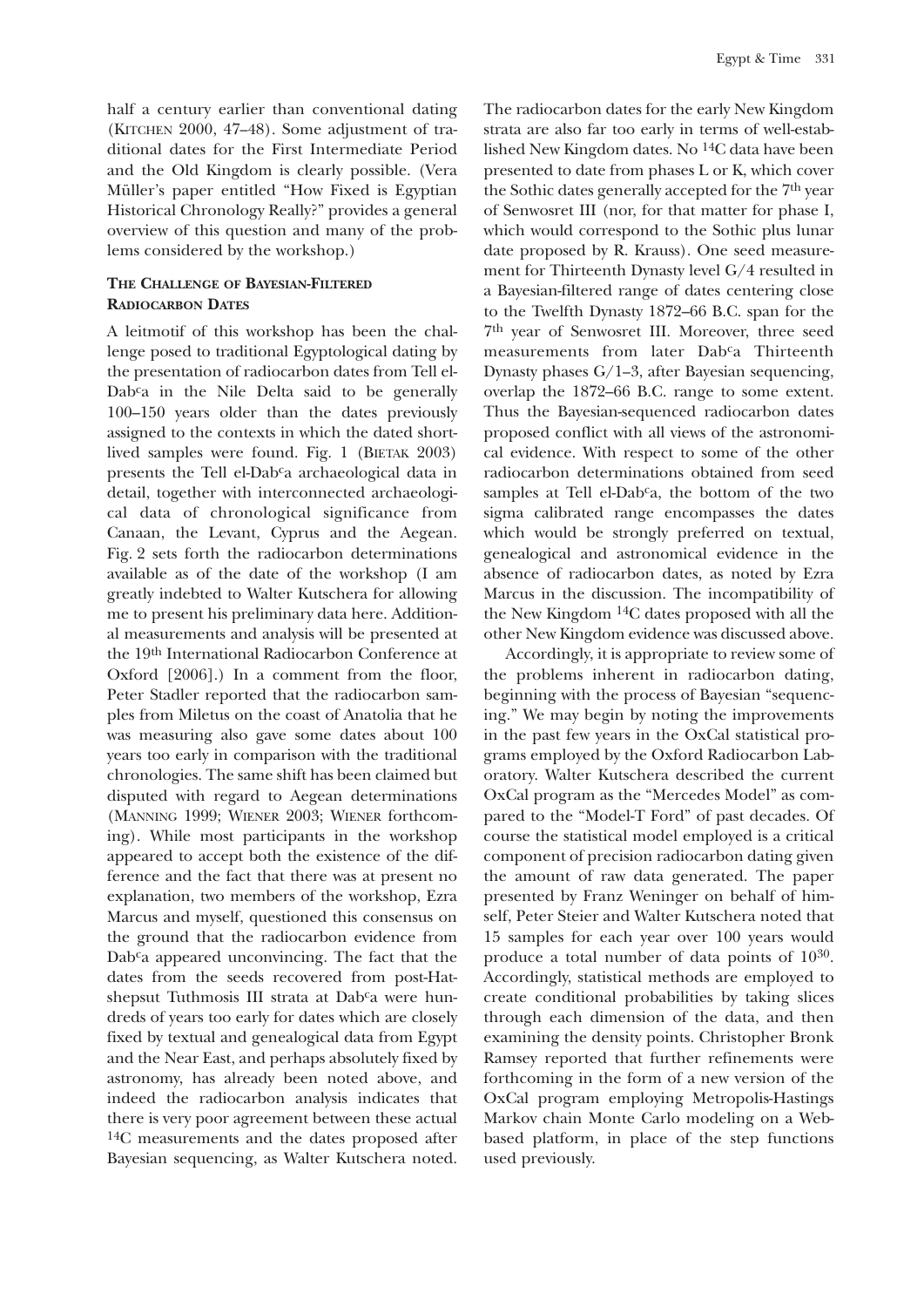

Preliminary information on <sup>14</sup>C measurements at Tell el-Dab<sup>c</sup>a by W. KUTSCHERA *et al.*, private communication

Fig. 2 Comparison of calibrated two sigma 14C ranges with the historical chronology of Egypt and the corresponding Tell el-Dab<sup>c</sup>a phases

Of course no statistical package is bias free, and it may be worthwhile by way of illustration to note one of the difficulties inherent in the model. Suppose that a group of  ${}^{14}C$  determinations from well-stratified seeds give age ranges before present which intersect an oscillating portion of the calibration curve for two decades in Century I and one decade in Century II. All else being equal, the OxCal program would give a probability of a date in Century I twice that of a date in Century II. In the absence of statistical interpretation, one might simply conclude that dates in both Century I and Century II are consistent with the radiocarbon evidence, and turn to the textual and archaeological evidence, if any. The Bayesian approach makes explicit that there are twice as many radiocarbon-appropriate years in Century I than Century II, and assuming as a Bayesian "prior" that each year is equally likely, gives a "mild weighting" to Century I irrespective of how many or how few samples are measured (BRONK RAMSEY, pers. comm. of 19 December 2005, for which I am most grateful. Discussions of various issues arising from the application of Bayesian or quasi-Bayesian Probability Theory to radiocarbon

dates may be found in MARCUS, this volume; WIENER 2003; WIENER forthcoming; CAVANAGH as quoted in WIENER 2003, 391 n. 148; SCOTT 2000; WHITELAW 1996).

In an ideal world, each seed cluster or other sample measured would be suitable for and subject to either repeated measurements or longer than typical measurement times (depending on the method employed) and also to repetition of pre-treatment on different parts of a sample. In practice, decisions as to duration or repetition of measurements are often made by laboratory technicians in light of the nature of the initial scatter of determinations and the difficulties presented by the sample, subject always to the constraints of available time and cost, which is itself time-dependent. The number of samples tested worldwide is great, with Groningen, for example, processing 4000 samples annually (VAN DER PLICHT and BRUINS 2005). Between 1994 and 2000, over \$1,000,000 was spent by English Heritage alone on radiocarbon dating of samples from the British Isles (BAYLISS and BRONK RAMSEY 2004, 26–27). The amount spent worldwide on radiocarbon dating today may well exceed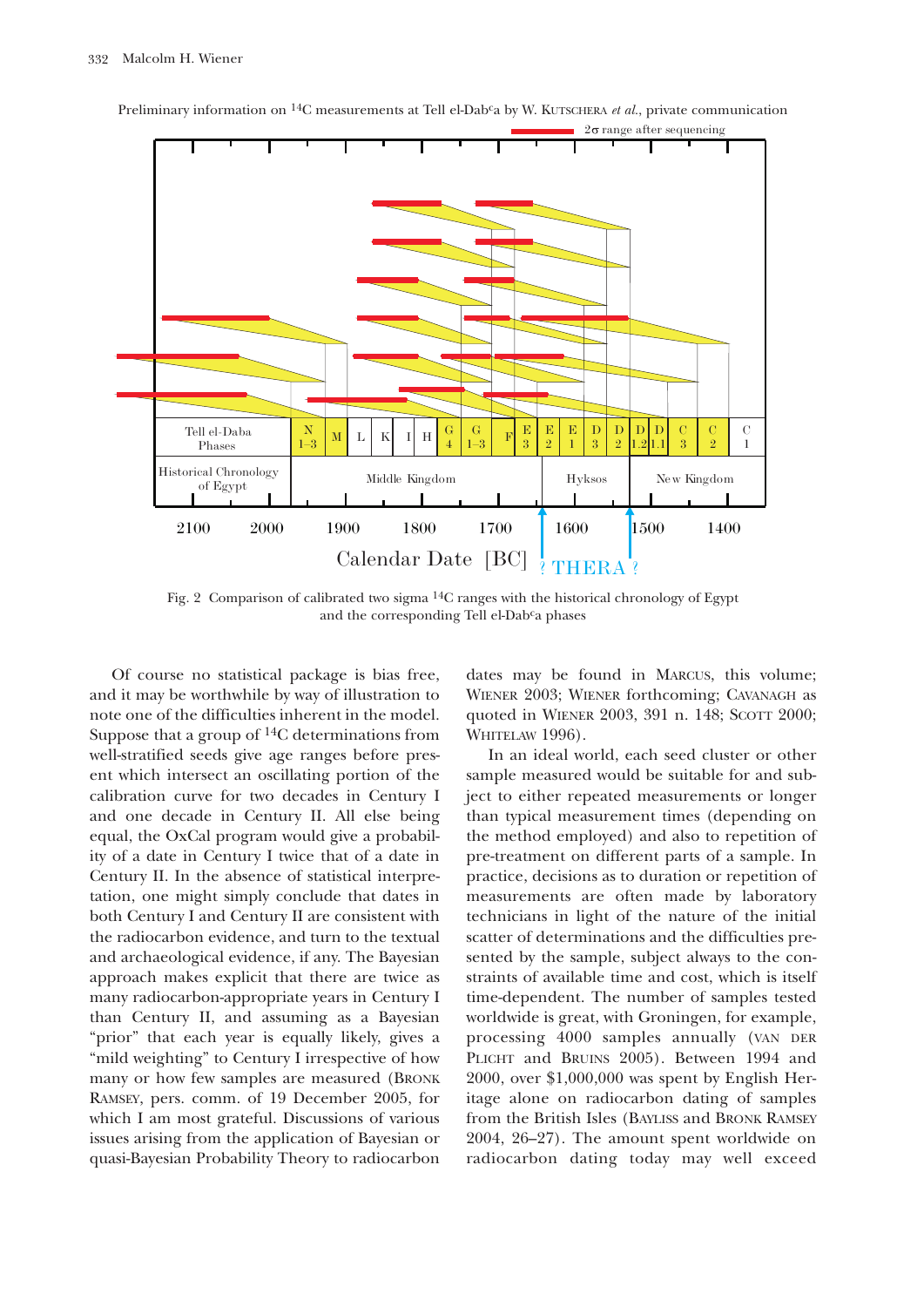\$1,000,000 annually. Submitting samples from excavations for 14C determinations is now de rigueur, but unfortunately many submitted samples are of little value; *e.g.,* pieces of charcoal where there is no indication of the relation of the charcoal to the outer bark of the tree, and/or samples whose context is unclear. More effort devoted to fewer, but well-chosen, samples would seem the better course.

Of course all statements concerning radiocarbon measurements and dates assume the uniform distribution of radiocarbon in the earth's atmosphere at any one time, and hence the absence of distorting regional variation, seasonal variation, or old carbon in the sample measured, as noted below. Such statements assume as well the correctness of the decadal determinations of whichever calibration curve is employed, against which the samples tested are compared. A risk exists that some consumers of radiocarbon data may not realize that a "66.67% probability" in the stylized example given constitutes only a mild preference or that the probabilities stated for radiocarbon determinations do not encompass the probability of non-uniform radiocarbon distribution in the atmosphere nor the possible presence of old carbon in the sample nor the contingent nature of some decades of the calibration curve. Simply put, the probabilities stated for radiocarbon determinations are measurement probabilities, not date probabilities. The opportunity provided by this workshop to clarify such questions through discussion across disciplines was clearly of value.

Certainly the calibration curve, the critical input for the OxCal program, is itself an imperfect construct. The committee of leading 14C authorities charged with producing the INTCAL04 revision of the calibration curve concluded that the previously utilized Gaussian bell-curve distributions were insufficient to capture the inherent uncertainty of 14C determinations of radiocarbon ages, and recommended extending the one sigma range by a factor of 1.3 in presenting 14C ages. The correction reflects only the uncertainties of radiocarbon measurement itself, and does not include the problems posed by calibration curve oscillations, regional variations, some of them episodic, or the potential presence of old carbon in the sample tested, as for example when the burning of a structure containing wood causes old carbon to become mixed with a seed sample.

Moreover, the INTCAL04 committee concluded that the risk of error in the individual decadal or duodecadal radiocarbon determinations comprising the INTCAL98 calibration curve was such that overall reliability would be improved by incorporating information from measurements from the preceding and following three decades of the calibration curve into each decadal segment of the curve. The potential sources of error included the limited amount of measurement of each segment by the Seattle and Belfast laboratories, the small number of samples measured for each decade or duodecade and the fact that modern methods of pre-treatment were not then employed. As a consequence, the  ${}^{14}C$  determinations of the Seattle and Belfast laboratories produced inconsistent results for certain decades as well as determinations later recognized as faulty. Recent measurements of the data for certain critical decades, including comparisons with measurements of the Gordion sequence of wood of closely known dendrochronological date, have produced significant improvements in the data base. The smoothing of the data as described in the INTCAL04 calibration curve is intended to diminish the risk of major error in the measurement of each specific decade, but it will necessarily introduce some distortion in the decadal data, particularly where information is borrowed from decades where the calibration curve is rapidly changing. Moreover, the smoothing of the data automatically reduces the wiggles on which wiggle-matching depends, and accordingly the INTCAL98 calibration curve, whatever its flaws, will continue in use for certain purposes.

With regard to the radiocarbon measurements from Tell el-Dab<sup>c</sup>a, the process of Bayesian "sequencing" occupies center stage, with the stratigraphic order in which the measured seed samples appeared providing the sole external data. The statistical process (greatly but not falsely simplified) involves slighting any part of the distribution (date range) from a seed measurement that is inconsistent with the range obtained from the radiocarbon measurement of a seed or seeds higher or lower in the stratigraphic excavation sequence. Unlike 14C determinations from a dendro sequence, when the number of years between decadal tree-ring segments tested is known and the tree rings in any sequence or series of overlapping interconnected sequences do not move in relation to one another, the number of years separating Bronze Age archaeological strata is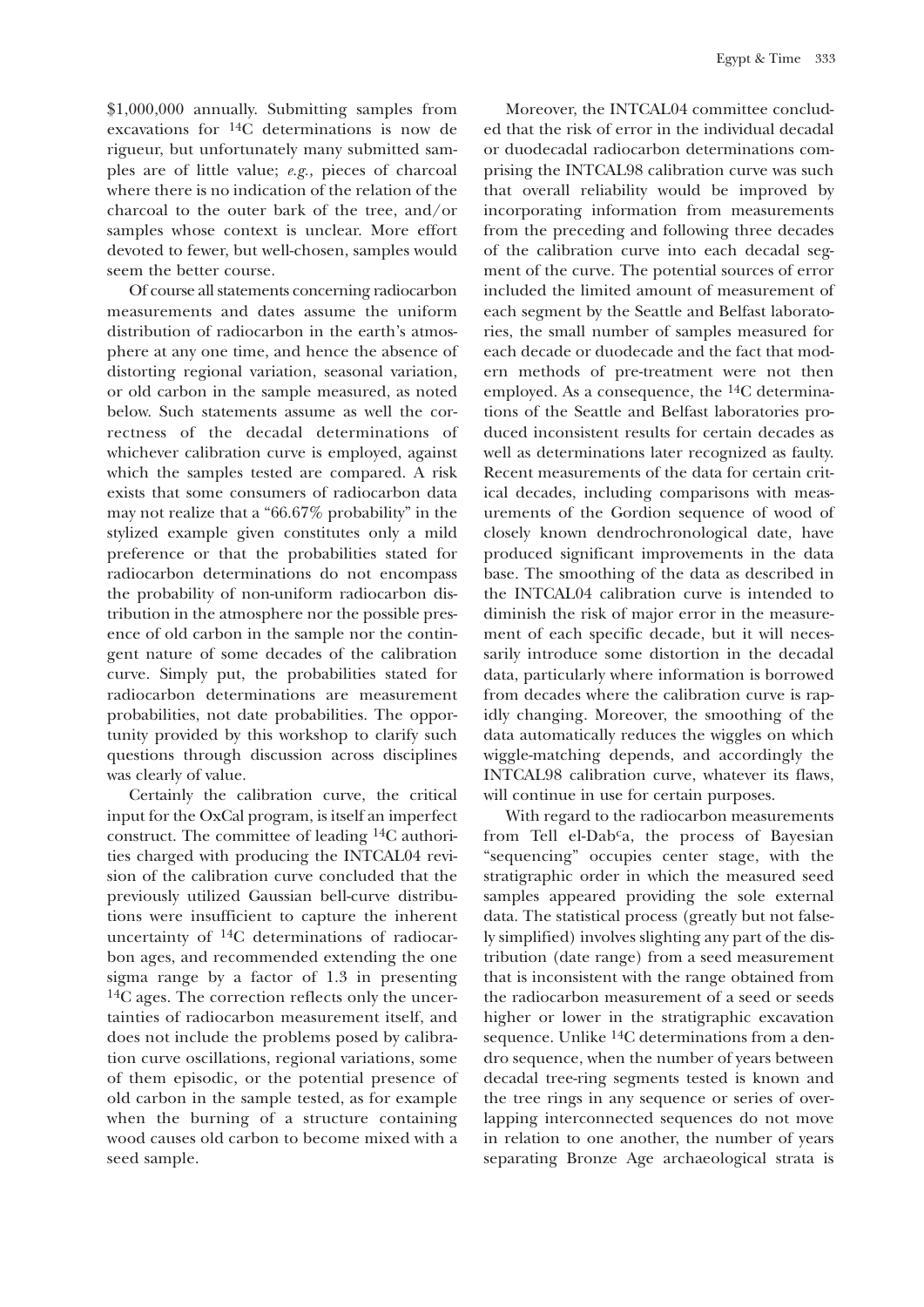usually unknown. Furthermore, the seeds recovered from them and measured radiometrically may move between strata as the result of human, animal, plant or geological activity, even as a result of post-depositional earth movement apparent only to micromorphologists. Two seed samples may be separated by a destruction level, so that one sample will appear to be clearly earlier in date than the other, but the number of years separating the samples will not be known. Suppose that the seeds from which the 14C determinations have been taken are in fact close in date, in the same decade or in a relatively flat part of the calibration curve where the actual date difference cannot be accurately determined by radiocarbon dating. Attempting to provide meaning for otherwise somewhat inchoate radiocarbon determinations via sequencing in such circumstances runs major risks. M. SCOTT (2000) summarized the general position as follows: "Bayesian analysis is not a 'cure-all'; it has costs, not least the specification of the prior. This is not easy and even in those situations where we think we are not making any strong assumptions, there may be hidden complications." As Christopher BRONK RAM-SEY (2005) has noted, no two practitioners are likely to apply the Bayesian model in the same way to the same data. Of course radiocarbon measurements for the century comprising the decadal measurements between 1625 B.C. and 1535 B.C. – essentially the Hyksos period – must contend with the oscillation of the calibration curve in these years, depicted in Fig. 3.

The foregoing caveats (and to some extent those stated below) to the proposed Dab<sup>c</sup>a  $^{14}C$ dates are open to the major objection that to the degree such distorting factors exist, their effects should be random, whereas the results obtained purportedly produce somewhat uniform ranges of dates 100–120 years earlier than generally accepted New Kingdom, Second Intermediate Period and Middle Kingdom dates presented by the other papers in this conference. Such an objection appears at least partly circular, however, inasmuch as the radiocarbon dates prior to Bayesian sequencing are largely lacking in structure (although at their central points tending somewhat earlier than standard dates) as noted above. Moreover, the New Kingdom dates which fall into the same general purported pattern and provide a central date of c. 1620 B.C. for post-Hatshepsut Tuthmoside levels and similarly inappropriate dates for the early New Kingdom cannot be correct in any event and the 14C measurements obtained from seeds from Thirteenth Dynasty phases give dates which overlap the widely accepted astronomical dates for the Twelfth Dynasty (LUFT and SHORTLAND *et al*. in this workshop). Accordingly, the objection posed may be reversed by inquiring whether, given that the radiocarbon dates proposed are putatively 100–150 years too early for the Tuthmoside era, the early New Kingdom and the Thirteenth Dynasty, there may be some systemic factor at work affecting the radiocarbon dates.

Apart from the risk of creating false positives through Bayesian analysis noted by Ezra Marcus in his comment at this workshop and considered above, physical problems arising from the possible presence of old carbon and from regional variation, sometimes exacerbated by climatic conditions, can affect radiocarbon measurements. A theoretical potential problem area for seed measurements from riverine environments reported in the literature should be noted in passing, although the evidence is as yet slight and the significance questionable. Groundwater from rivers and marshes is a recognized source of old carbon. While plants absorb the bulk of their carbon from the atmosphere via their leaves, a small amount comes directly from the soil through their roots (WIENER forthcoming, citing GEISLER 1963; YOR-GALEVITCH and JANES 1988; STOLWIJK and THIMANN 1957; SKOK, CHORNEY and BROECKER 1962; SPLITTSTOESSER 1966; ARTECA, POOVAIA and SMITH 1979). Whether plants almost totally dependent on Nile waters might be affected is unknown.<sup>2</sup> <sup>14</sup>C determinations from Amarna-period seeds have not resulted in dates earlier than those established through non-radiocarbon methodologies.

A more conspicuous problem for radiocarbon dating of Egyptian seed samples is posed by the phenomenon of regional variation in 14C measurements. Regional variation may take two forms:

<sup>2</sup> Another example from a Nilotic environment of radiocarbon determinations inconsistent with perceived stratigraphy for the period 2150–1450 B.C. is provided by a series of thirteen dates at Kerma in Nubia (HONEG-

GER 2005). The radiocarbon dates from Kerma were obtained from charcoal rather than seeds, however; accordingly, the anomalies noted may have resulted from the presence of old wood.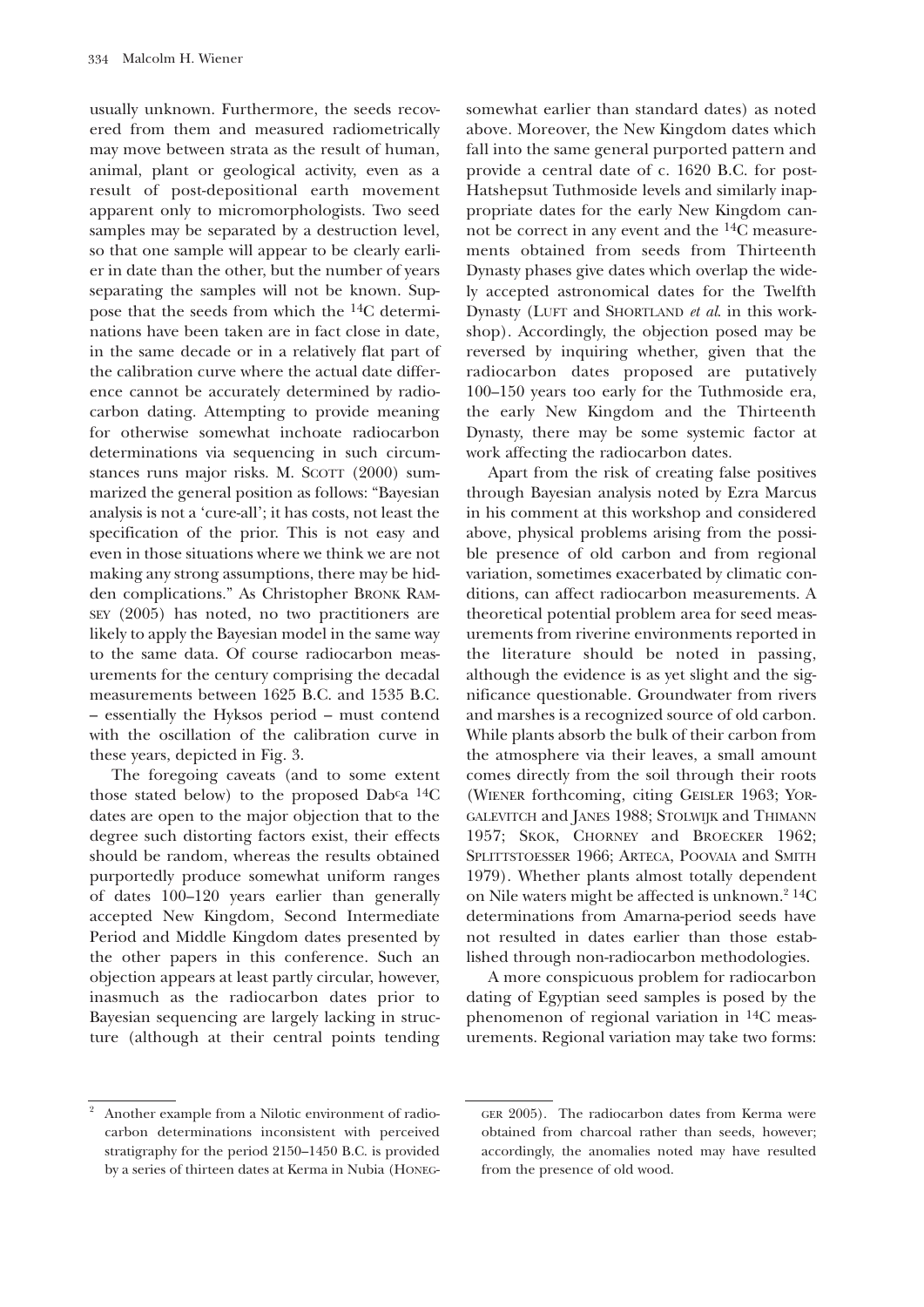

Fig. 3 Comparison of INTCAL98 and INTCAL04 calibration curves, with the addition of a two sigma range in the span between 1500 and 1650 (after S. MANNING in: The Thera (Santorini) Volcanic Eruption and the Absolute Chronology of the Aegean Bronze Age, a companion website to MANNING 1999, http://www.arts.cornell.edu/classics/Faculty/SManning\_files/testoftime.pdf)

general differences, as yet inadequately understood, between regions – *e.g*., Northern *vs*. Southern Hemisphere or (less significantly), Old World *vs*. New World – and variation due to ongoing differences in climate or changes in climate affecting the growing season of plants in relation to the annual carbon cycle.

As to general regional differences, no one can say with confidence why measurements of Southern Hemisphere tree segments of known date are older than Northern Hemisphere tree segments of known date by an average of 41 ±14 years over the last millennium, but with wide differences within the period (MCCORMACK *et al.* 2002; STU-IVER *et al*. 1998, 1046) or why bristlecone pine measurements from the western United States of known date show a 37 ±6 year shift from European oak of the same known date (REIMER *et al*. 2004, 1033). Proposed explanations for the Northern *vs.* Southern Hemisphere disparity include 1) the fact that more of the Southern Hemisphere is covered by water; 2) the escape of carbon from a sink of carbon around 17,000 years old in the Weddell Sea in Antarctica; and 3) upwellings of old carbon from El Niño episodes in the Pacific Ocean (LERMAN, MOOK and VOGEL 1970; OLSSON 1979; 1987; KNOX and MCFADGEN 2001; KEENAN 2002). The hypothetical possibility of old carbon from the Mediterranean periodically affecting Egyptian  $14C$  dates has been discussed by D. KEENAN (2002), but no method has been proposed for testing this hypothesis.

As to regional seasonal variation, consider the instructive example of the discrepancy between Anatolian and European radiocarbon determinations from tree-ring segments almost certainly from samples from the same respective decades in the ninth–eighth centuries B.C. KROMER *et al*. (2001) propose that a marked climate change in Anatolia in this period delayed the growing season of the Anatolian trees (see also MANNING *et al*. 2001). P. Reimer, the director of the Belfast Laboratory and lead investigator of the INTCAL04 calibration curve revision, has described succinctly the process at work:

"14C is primarily produced at high latitudes in the lower stratosphere by the collision of cosmic ray-produced neutrons with nitrogen. During periods of high solar activity, distortion of Earth's geomagnetic field by the solar wind prevents charged particles from entering the atmosphere and little 14C is produced, whereas 14C production peaks during periods of low solar activity (solar minima). The atomic  ${}^{14}C$  is quickly oxidized to  ${}^{14}CO_2$  and enters the troposphere during the late spring, a period of high stratospheric-tropospheric exchange. By the next spring, the higher  $14C$  concentration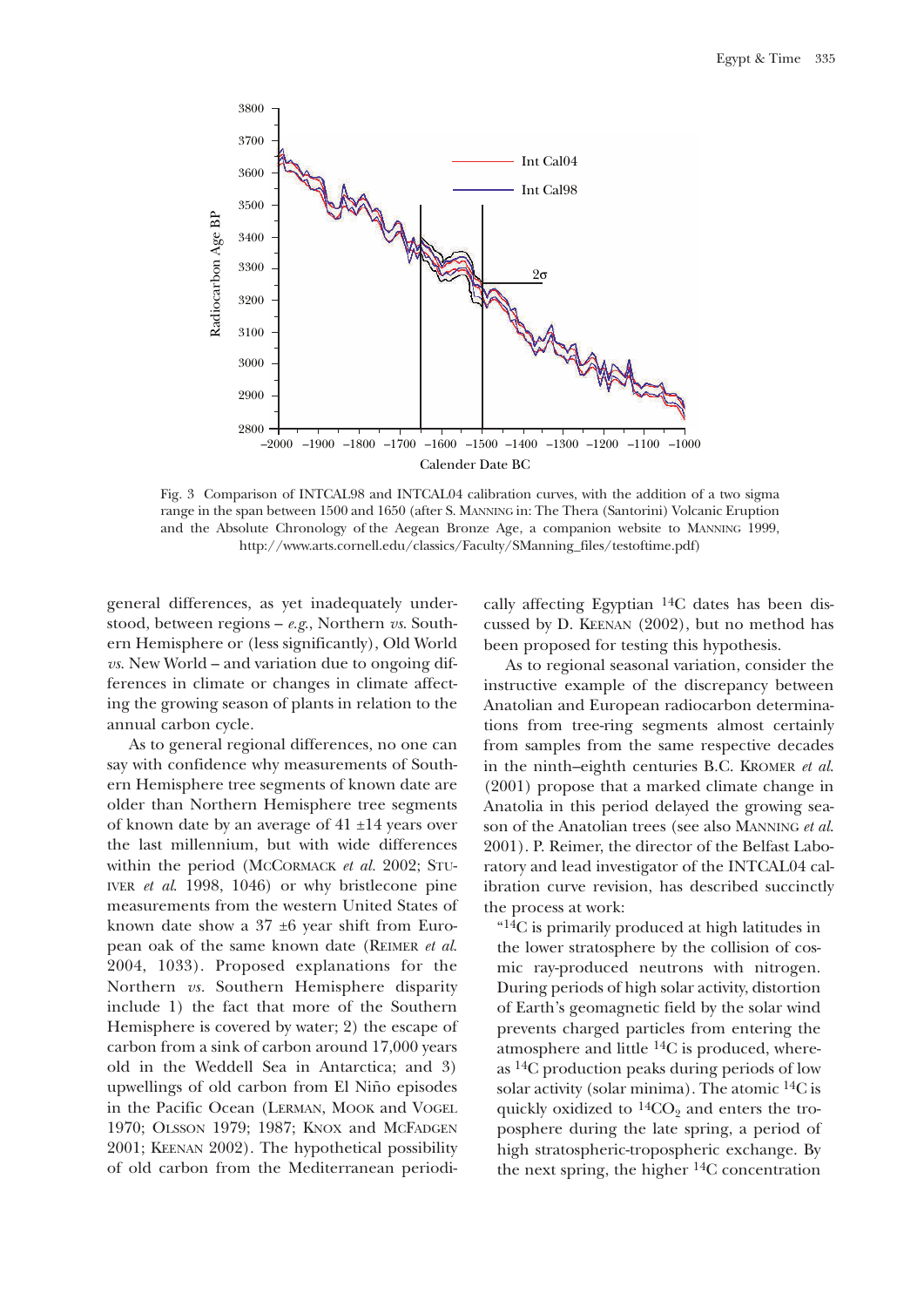in the atmosphere has been well mixed and diluted by exchange with other carbon reservoirs, particularly the surface ocean. The German trees, which grow mostly in the mid to late summer, take up more  ${}^{14}CO_2$  during photosynthesis than do the Mediterranean trees, which grow in the spring and early summer." (REIMER 2001, 2495).

The growing seasons of Egyptian seeds and the European oak trees which form the basis of the calibration curve are clearly quite different, for almost all Nile plants grow in winter to early spring and the European oaks in mid-spring to early summer. Of course we lack information about climate events, if any, in Egypt between 1900 B.C. and 1450 B.C. which could have had an effect on 14C determinations analogous to the putative cold period in ninth–eighth century B.C. Anatolia. (In the preceding First Intermediate Period, we have harrowing accounts of the suffering caused by the cessation of the Nile floods.)

Unfortunately, it is easier to state the problems inherent in radiocarbon dating than to assess whether, or to what extent, the problems may have affected the radiocarbon dates from any particular site, such as Tell el-Dab<sup>c</sup>a. As the concluding discussion at the workshop made clear, most partici-

pants felt that the resolution of the apparent chronological conflict between the radiocarbon measurements from Dab<sup>c</sup>a, on the one hand, and the evidence from astronomy, archaeology and texts on the other must await future developments. A well-known scientific proverb instructs us that "if your data need a heavy dose of statistics to yield results, obtain more data," and accordingly we look forward to results of additional analyses of seed samples from Dab<sup>c</sup>a now underway at the Vienna Environmental Research Accelerator Institute (VERA). Nevertheless, at this fine workshop the productive interaction of radiocarbon physicists and statisticians with experts in Egyptian astronomy, chronological texts and history and with archaeologists working throughout the Near East, in the supportive ambiance of the VERA Institute, promoted interdisciplinary understanding, facilitated probing exchanges and opened important channels of communication. The foundation for future progress across disciplines in Egyptian chronology is now in place.

#### **Acknowledgments**

I thank Jayne L. Warner and her associates Erin Hayes and Catriona McDonald for their research assistance in the preparation of this paper.

#### **Bibliography**

ALLEN, J.P.

forthc. The Second Intermediate Period in the Turin Kinglist, *Proceedings of the Colloquium, The Second Intermediate Period: Current Research, Future Prospects, British Museum, 14–16 July 2004,* London.

ALLEN, J.P., ALLEN, S. and BEN-TOR, D.

1999 Seals and Kings, review of *The Political Situation in Egypt During the Second Intermediate Period c. 1800–1550 B.C.,* by K.S.B. Ryholt, *BASOR* 315, 47–74.

ARNOLD, DIETER

2002 *The Pyramid Complex of Senwosret III at Dahshur: Architectural Studies*, New York.

ARNOLD, DOROTHEA

1982 Keramikbearbeitung in Dahschur 1976–1981, *MDAIK* 38, 25–65.

ARNOLD, F.

1992 New Evidence for the Length of the Reign of Senwosret III? *GM* 129, 27–31.

ARTECA, R.N., POOVAIA, B.W. and SMITH, O.E.

1979 Changes in Carbon Fixation, Tuberization, and Growth Induced by  $CO<sub>2</sub>$  Applications to the Root Zone of Potato Plants, *Science* 205, 1279–1280.

BAYLISS, A. and BRONK RAMSEY, C.

2004 Pragmatic Bayesians: A Decade of Integrating Radiocarbon Dates into Chronological Models, 25–41, in: C.E. BUCK and A.R. MILLARD (eds.), *Tools for Constructing Chronologies: Crossing Disciplinary Boundaries,* Lecture Notes in Statistics 177, London.

BENNETT, C.

- 2002 A Genealogical Chronology of the Seventeenth Dynasty, *JARCE* 39, 123–155.
- 2005 Genealogy and the Chronology of the Second Intermediate Period, Abstract of paper presented at *Egypt and Time, SCIEM2000 Workshop on Precision and Accuracy of the Egyptian Historical Chronology,* Vienna, 30 June–2 July 2005. http://www.sciem 2000.info/Egypt/abstract/bennett.html.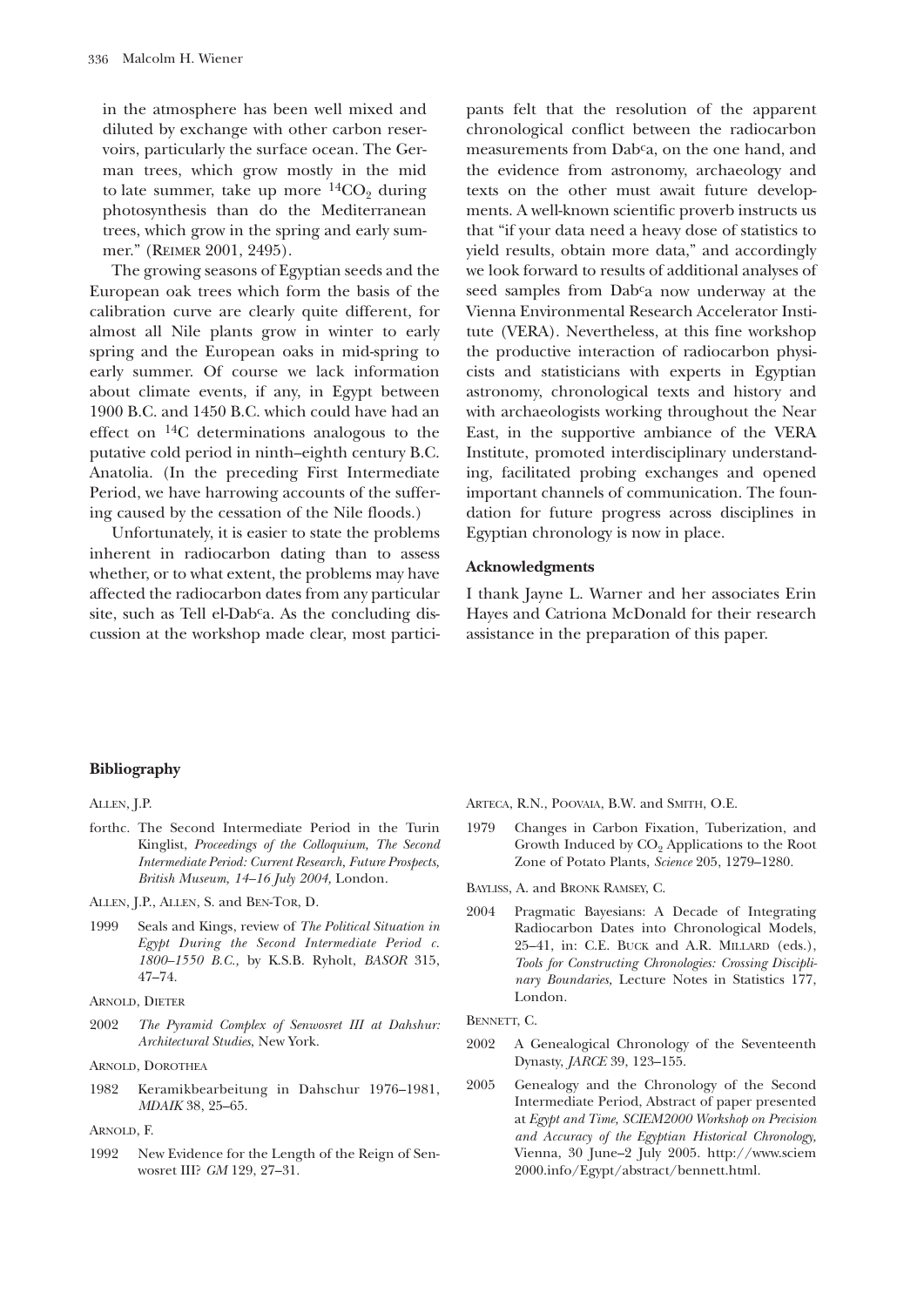BIETAK, M.

2003 Science versus Archaeology: Problems and Consequences of Aegean High Chronology, 23–33, in: M. BIETAK (ed.), *The Synchronisation of Civilisations in the Eastern Mediterranean in the Second Millennium B.C. II*. *Proceedings of the SCIEM 2000-EuroConference, Haindorf, 2nd of May–7th of May 2001*, CChEM 4, Vienna.

BIETAK, M., KOPETZKY, K. and STAGER, L.

forthc. Stratigraphie compare nouvelle: The synchronization of Ashkelon and Tell el-Dab<sup>c</sup>a, in: J.-C. MAR-GUERON, P. DE MIROSCHEDJI and J.-P. THALMANN (eds.), *Proceedings of the Third International Congress on the Archaeology of the Ancient Near East (ICAANE), Paris 2002*.

BONANI, G., HAAS, H., HAWASS, Z., LEHNER, M., NAKHLA, S., NOLAN, J., WENKE, R. and WÖLFLI, W.

2001 Radiocarbon Dates of the Old and Middle Kingdom Monuments in Egypt, *Radiocarbon* 43, 1297–1320.

BRINKMAN, J.A.

- 1972 Foreign Relations of Babylonia from 1600 to 625 B.C.: The Documentary Evidence, *AJA* 76, 271–281.
- 1976 A Chronology of the Kassite Dynasty, 6–34, in: *Materials and Studies for Kassite History,* Volume 1*, A Catalogue of Cuneiform Sources Pertaining to Specific Monarchs of the Kassite Dynasty*, Chicago.
- 1977 Appendix: Mesopotamian Chronology of the Historical Period, 335–348, in: A.L. OPPENHEIM (ed.), *Ancient Mesopotamia. Portrait of a Dead Civilization*, Chicago.

BRONK RAMSEY, C.

2005 Improving the Resolution of Radiocarbon Dating by Statistical Analysis, 57–64, in: T.E. LEVY and T. HIGHAM (eds.), *The Bible and Radiocarbon Dating,* London.

BRONK RAMSEY, C., MANNING, S.W. and GALIMBERTI, M.

2004 Dating the Volcanic Eruption at Thera, *Radiocarbon* 46, 325–344.

BRUINS, H.J.

- 2001 Near East Chronology: Towards an Integrated 14C Time Foundation, *Radiocarbon* 43, 1147–1154.
- BRUINS, H.J. and MOOK, W.G.
- 1989 The Need for a Calibrated Radiocarbon Chronology of Near Eastern Archaeology, *Radiocarbon* 31, 1019–1029.

BRYAN, B.M.

1991 *The Reign of Thutmose IV*, Baltimore.

CAMINOS, R.A.

- 1952 Gebel Es-Silsilah No. 100, *JEA* 38, 46–61.
- DARNELL, J.C. and DARNELL, D.
- 2002 *Theban Desert Road Survey in the Egyptian Western Desert,* Volume 1, *Gebel Tjauti Rock Inscriptions 1–45 and Wadi el-Hôl Rock Inscriptions 1–45*, Chicago.

DEPUYDT, L.

2000 Sothic Chronology and the Old Kingdom, *JARCE* 37, 167–186.

EVANS, A.J.

1921 *The Palace of Minos at Knossos,* Volume 1, *The Neolithic and Early and Middle Minoan Ages*, London.

FRAHM, E.

n.d. Inscribed Objects http://assur.de/Themen/new\_ excavations/Ashur2001/inscribed/inscribed.html.

GASCHE, H.

2003 La fin de la première dynastie de Babylone: une chute difficile, *Akkadica* 124, 205–220.

GEISLER, G.

1963 Morphogenetic Influence of  $(CO_2 + HCO_3 -)$  on Roots, *Plant Physiology* 38, 77–80.

GREENBERG, G.

- 2002 Manetho's Twelfth Dynasty and the Standard Chronology, *Journal of the Society for the Study of Egyptian Antiquities* 29, 58–73.
- 2003–2004 *Manetho: A Study in Egyptian Chronology*, Warren Center, Pennsylvania.

HAAS, H., DEVINE, J., WENKE, R., LEHNER, M., WÖLFLI, W. and BONANI, G.

1987 Radiocarbon Chronology and the Historical Calendar in Egypt, 585–606, in: O. AURENCHE, J. EVIN and F. HOURS (eds.), *Chronologies du Proche Orient/Chronologies in the Near East. Relative Chronologies and Absolute Chronology 16,000–4,000 B.P.*, BAR IS 379, Oxford.

HONEGGER, M.

2005 Construire une chronologie dans la vallée du Nil, l'example de Kerma en Nubie, *Dossiers d'Archeologie* 306, 44–53.

KAPLONY-HECKEL, U.

1971 *Ägyptische Handschriften*, Part 1, Wiesbaden.

KEENAN, D.J.

2002 Why Early-historical Radiocarbon Dates Downwind from the Mediterranean Are Too Early, *Radiocarbon* 44, 225–237.

KITCHEN, K.A.

- 1986 *The Third Intermediate Period in Egypt (1100–650 B.C.)*, 2nd edition, Warminster.
- 1991 The Chronology of Ancient Egypt, *World Archaeology* 23, 201–208.
- 1996 *The Third Intermediate Period in Egypt (1100–650 B.C.)*, revised 2nd edition, Warminster.
- 2000 Regnal and Genealogical Data of Ancient Egypt (Absolute Chronology I): The Historical Chronology of Ancient Egypt, a Current Assessment, 39–52, in: M. BIETAK (ed.), *The Synchronisation of Civilisations in the Eastern Mediterranean in the Second Millennium BC*. *Proceedings of an International Symposium at Schloss, Haindorf, 15–17 November*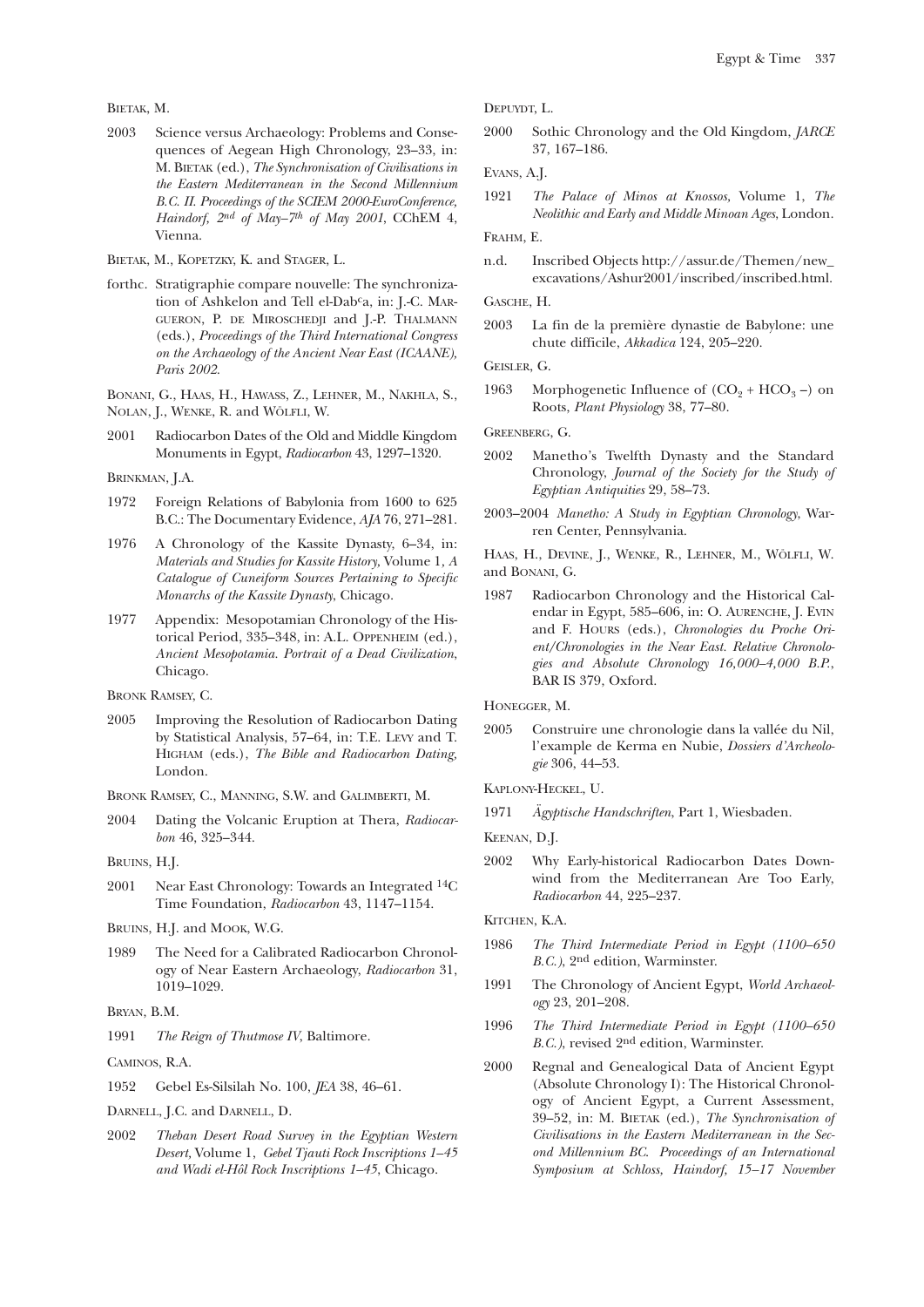*1996 and at the Austrian Academy, Vienna, 11–12 May 1998*, CChEM 1, Vienna.

- KNOX, F.B. and MCFADGEN, B.G.
- 2001 Least-squares Fitting Smooth Curves to Decadal Radiocarbon Calibration Data from AD 1145 to AD 1945, *Radiocarbon* 43, 87–118.

KRAUSS, R.

forthc. An Egyptian Chronology for Dynasties XIII to XXV, in: M. BIETAK and E. CZERNY (eds.), *The Synchronisation of Civilisations in the Eastern Mediterranean in the Second Millennium BC. III. Proceedings of the SCIEM 2000 – 2nd EuroConference, Vienna, 28th of May–1st of June 2003,* CChEM 9, Vienna.

KROMER, B., MANNING, S.W., KUNIHOLM, P.I., NEWTON, M.W., SPURK, M. and LEVIN, I.

2001 Regional  ${}^{14}CO_9$  Offsets in the Troposphere: Magnitude, Mechanisms, and Consequences, *Science* 294, 2529–2532.

LERMAN, J.C., MOOK, W.G. and VOGEL, J.C.

1970 14C in Tree Rings from Different Localities, 275–301, in: I.U. OLSSON (ed.), *Radiocarbon Variations and Absolute Chronology. Proceedings of the 12th Nobel Symposium*, Stockholm.

LUFT, U.

- 1992 Remarks of a Philologist on Egyptian Chronology, *Ä&L* 3, 109–114.
- 2003 Priorities in Absolute Chronology, 199–204, in: M. BIETAK (ed.), *The Synchronisation of Civilisations in the Eastern Mediterranean in the Second Millennium B.C*. *II*, *Proceedings of the SCIEM 2000 – EuroConference, Haindorf, 2nd of May–7th of May 2001*, CChEM 4, Vienna.

MACDONALD, C.F.

2003 The Palace of Minos at Knossos, *Athena Review* 3/3, 36–43.

MANNING, S.W.

- 1999 *Test of Time*, Oxford.
- 2006 Radiocarbon Dating and Egyptian Chronology, 329–357, in: E. HORNUNG, R. KRAUSS and D.A. WARBURTON (eds.), *Ancient Egyptian Chronology,* Handbook of Oriental Studies 83, Section 1, The Near and Middle East.

MANNING, S.W., KROMER, B., KUNIHOLM, P.I. and NEWTON M.W.

2001 Anatolian Tree Rings and a New Chronology for the East Mediterranean Bronze-Iron Ages, *Science* 294, 2532–2535.

MCCORMAC, F.G., REIMER, P.J., HOGG, A.G., HIGHAM, T.F.G., BAILLIE, M.G.L., PALMER, J. and STUIVER, M.

2002 Calibration of the Radiocarbon Time Scale for the Southern Hemisphere: AD 1850–950, *Radiocarbon* 44, 641–651.

NAKHLA, S., HAWASS, Z., BONANI, G., WÖLFLI, W., HAAS, H., LEHNER, M., WENKE, R., NOLAN, J. and WETTERSTROM, W.

1999 Dating the Pyramids, *Archaeology* 52/5, 26–33.

OLSSON, I.U.

- 1979 The Radiocarbon Contents of Various Reservoirs, 613–618, in: R. BERGER and H.E. SUESS (eds.), *Radiocarbon Dating*, Berkeley.
- 1987 Carbon-14 Dating and Interpretation of the Validity of Some Dates from the Bronze Age in the Aegean, 4–38, in: P. ÅSTRÖM (ed.), *High, Middle or Low? Acts of an International Colloquium on Absolute Chronology Held at the University of Gothenburg 20th–22nd August 1987*, Part 2, Gothenburg.

PARKER, R.A.

1950 *The Calendars of Ancient Egypt*, SAOC 26, Chicago.

REIMER, P.J.

2001 A New Twist in the Radiocarbon Tale, *Science* 294, 2494–2495.

REIMER, P.J., BAILLIE, M.G.L., BARD, E., BAYLISS, A., BECK, J.W., BERTRAND, C.J.H., BLACKWELL, P.G., BUCK, C.E., BURR, G.S., CUTLER, K.B., DAMON, P.E., EDWARDS, R.L., FAIRBANKS, R.G., FRIEDRICH, M., GUILDERSON, T.P., HOGG, A.G., HUGH-EN, K.A., KROMER, B., MCCORMAC, G., MANNING, S., BRONK RAMSEY, C., REIMER, R.W., REMMELE, S., SOUTHON, J.R., STU-IVER, M., TALAMO, S., TAYLOR, F.W., VAN DER PLICHT, J. and WEYHENMEYER, C.E.

2004 IntCal04 Terrestrial Radiocarbon Age Calibration, 0–26 cal kyr BP, *Radiocarbon* 46, 1029–1058.

RYHOLT, K.S.B.

- 1997 *The Political Situation in Egypt during the Second Intermediate Period c. 1800–1550 B.C.,* Copenhagen.
- 2004 The Turin Kinglist, *Ä&L* 14, 135–155.

SCOTT, M.

2000 Bayesian Methods: What Can We Gain and at What Cost? *Radiocarbon* 42, 181.

SIMPSON, W.K.

- 1984 Sesostris III, cols. 903–906, in: W. HELCK and W. WESTENDORF (eds.), *Lexikon der Ägyptologie* 5, Wiesbaden.
- SKOK, J., CHORNEY, W. and BROECKER, W.S.
- 1962 Uptake of  $CO<sub>2</sub>$  by Roots of Xanthium Plants, *Botanical Gazette* 124, 118–120.
- SPLITTSTOESSER, W.E.
- 1966 Dark CO<sub>2</sub> Fixation and Its Role in the Growth of Plant Tissue, *Plant Physiology* 41, 755–759.
- STOLWIJK, J.A.J. and THIMANN, K.V.
- 1957 On the Uptake of Carbon Dioxide and Bicarbonate by Roots and Its Influence on Growth, *Plant Physiology* 32, 513–520.

STUIVER, M., REIMER, P.J., BARD, E., BECK, J.W., BURR, G.S., HUGHEN, K.A., KROMER, B., MCCORMAC, F.G., VAN DER PLICHT, J. and SPURK, M.

1998 INTCAL98 Radiocarbon Age Calibration, 24,000–0 cal BP, *Radiocarbon* 40, 1041–1083.

THIELE, E.R.

1951 *The Mysterious Numbers of the Hebrew Kings. A Recon-*